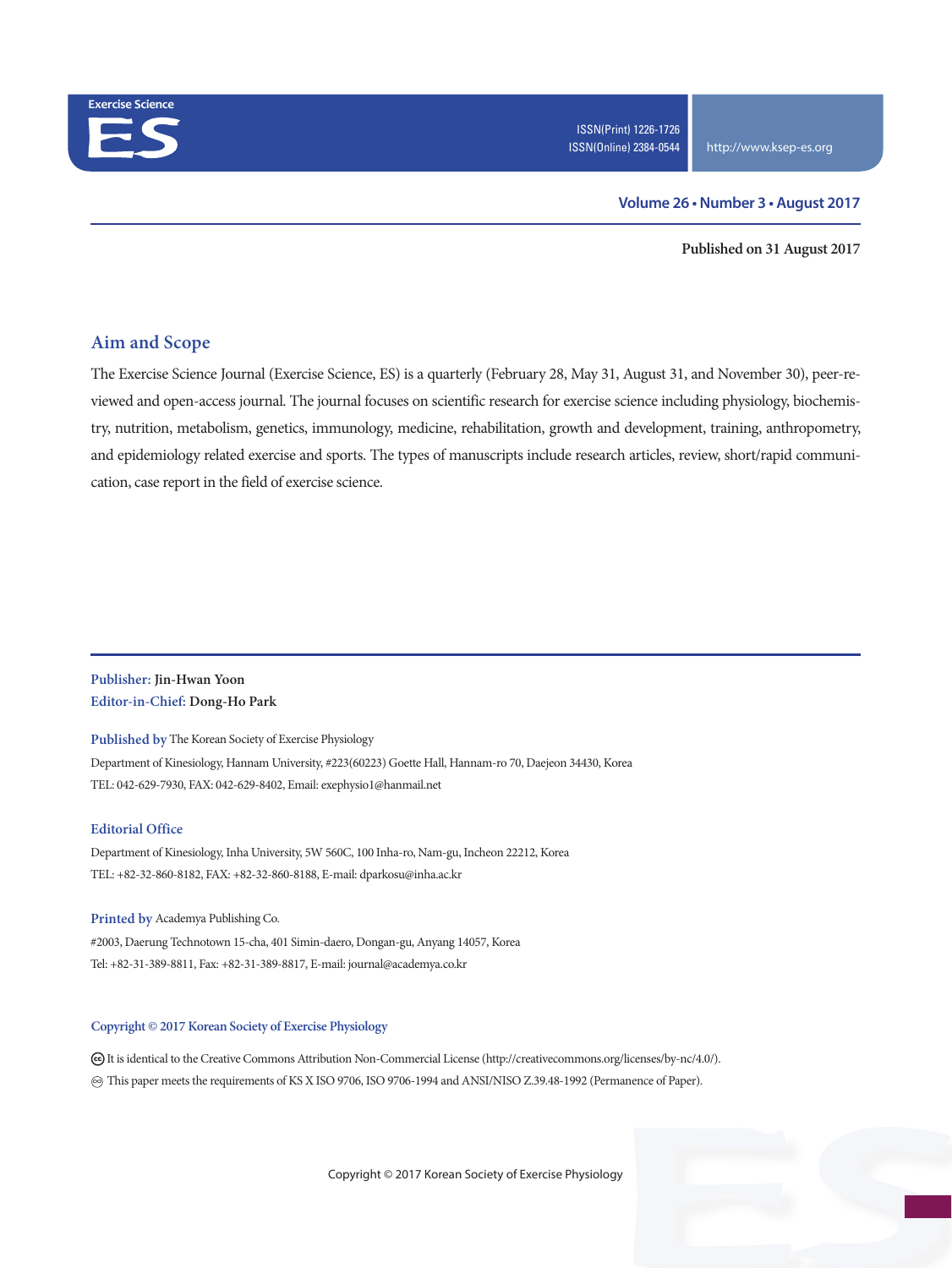

# **CONTENTS**

#### **Volume 26 Number 3 August, 2017**

#### **Review Article**

169 Dysregulation of GPCR Signaling in Cardiovascular Diseases: A Potential Role for Exercise Training? Kwang-Seok Hong, Sukho Lee

#### **Original Articles**

- 179 Effects of Self-Myofascial Released and Sports Massage on Exercise Performance and Fatigue Recovery in Male College Students Yang-Jung Kim, Sang-Hyun Lee, Su-Jin Kim, Hyo-Bum Kwak, Ju-Hee Kang, Dong-Ho Park
- 188 Effects of Moderate Exercise Training and Resveratrol Supplementation on Macrophage Infiltration and Inflammation in Adipose Tissue of Obese Mice

Young-Ran Lee, Hee-Geun Park, Wang-Lok Lee

- 197 Association between the VDR FokI Polymorphism, Muscle Strength and Bone Strength in Male and Female Adults Dong-Ho Park, Chang-Sun Kim, Yun-A Shin
- 204 Effects of Resistance Training on Serum Inflammatory Markers and CatSper 1-4 Protein Expression in Testis of OLETF Rats Min-Ki Lee, Se-Hwan Park, Jin-Hwan Yoon
- 212 The Effect of 8 Weeks Inspiratory Muscle Training and Taekwondo Exercise on Physical Fitness, CRP, Pulmonary Function and Isokinetic Muscular Function in Middle Aged Male Smokers Yung-Jin An, Ki-Sung Lee, Tae-Woo Kim, Hyun-Ji Son, Jin-Ho Yang, Soo-Yeon Kim, Chang-Hyun Jang
- 223 Effect of High-Intensity Interval Training on Acute Liver Failure Induced by D-Galactosamine/Lipopolysaccharide in Balb/c Mice Jin-Kyung Cho, Soo-Hyun Park, Hyun-Sik Kang
- 229 Glycolysis Mediated Sarcoplasmic Reticulum Ca<sup>2+</sup> Signal Regulates Mitochondria Ca<sup>2+</sup> during Skeletal Muscle Contraction Dae-Ryoung Park